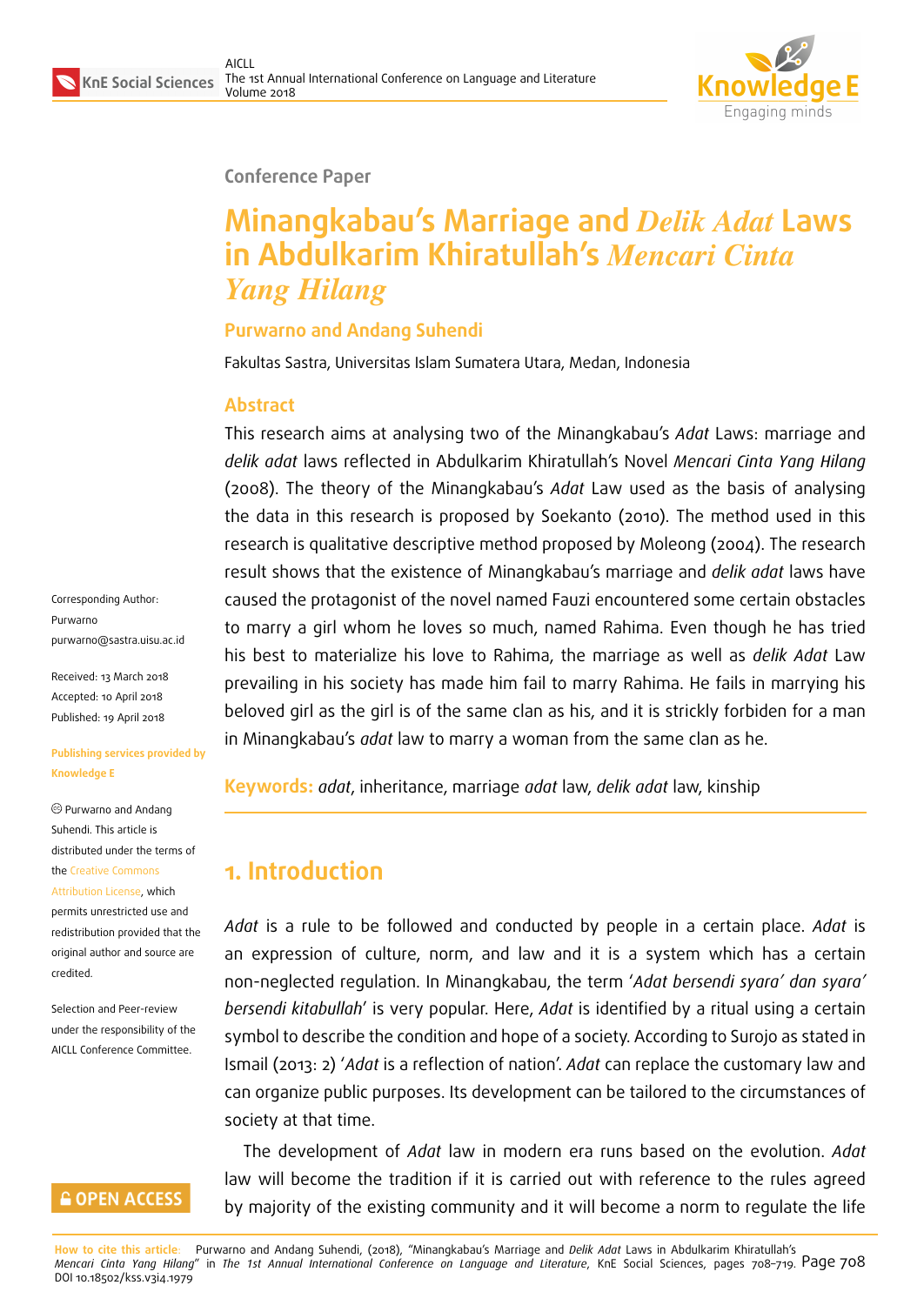

of a certain community. Ismail (2013: 3) stated that *Adat* law is one of the behaviors that exist in society and there will be punishments for those who violate it. *Adat* law is a genuine law in certain ethnic; it is unwritten, and it is obeyed by people where it is upheld (Rias, 2014: 437)

One of the provinces in Indonesia which strickly runs the *Adat* law is West Sumatra, which is the homeland of Minangkabau. Minangkabau is the ethnic in Indonesia which is known for the strength of their *Adat* or *Adat* law. Minangkabau's *Adat* law has developed for centuries. In its development, Minangkabau's *Adat* law has given significant contributions to the dynamics and the continuity of Minangkabau's society. Minangkabau's *Adat* law develops in an *Adat* village called *Kenagarian*. It forms the largest matrilineal society. Minangkabau's society is matrilineal; it is not patriarchal in which the chief of a clan is always a man. In matrilineal, the women of the clan will be the chiefs and they can sack men if they do not do a good job.

The life in Minangkabau was defined by a matrilineal way of life. This means there are certain kinship groups which follow the female descent of a mother. The woman's brothers are responsible for the children of her sisters rather than her husband. (Stark, 2013: 2)

In a simple way, the lineage system in the highland of West Sumatra consists of clans. One sub-clan owns a certain number of lands called *harato pusako.* Besides, there is also the individual acquired property (*harato pancaharian*). The inheritance of communal land follows the matrilineal way, which means that the inheritance will be inherited from the brother of the mother (*mamak*) to his nephews. Other properties (*harato pancaharian*) follow the usual way from the father to the son.

This research focuses on the Minangkabau's marriage and *delik adat* law reflected in Abdulkarim Khiratullah's novel *Mencari Cinta yang Hilang*. It is important to carry out this research because it has fascinated many researchers due to the co-existence of the contradictory elements with Islamic regulation.

Abdulkarim Khiratullah is one of the famous novelists in Indonesia, and *Mencari Cinta yang Hilang* is one of his great works. The novel talks about Minangkabau's *Adat* law, especially inheritance, marriage and *delik Adat* law. This novel not only talks about the struggle of the protagonist to achieve his goal, but also discusses about the *Adat* law in Minangkabau, especially marriage and *delik adat* law. In this novel, the protagonist named Fauzi, comes from a poor family in a small city in West Sumatra. Through hard work and determination, he can achieve his goal to study in Arab Saudi in the long run. The problem comes when Mr. Zaidan offers him to marry his daughter, Rahima.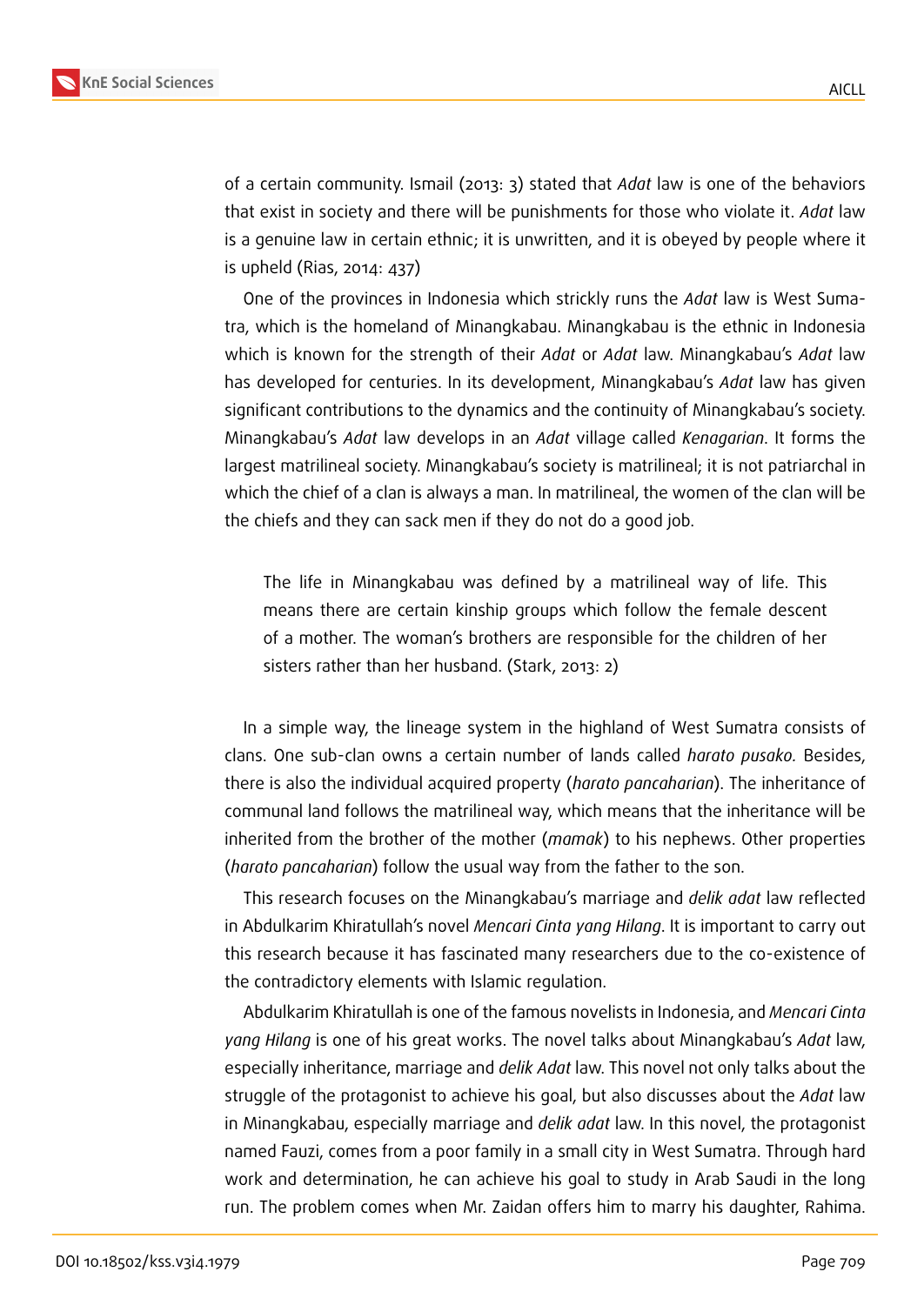

However, it is opposed by *niniak-mamak* because they are from the same clan, Caniago. In Minangkabau, it is prohibited to marry people coming from the same clan.

Minang land is a land which respects status. Clan is one of the examples of taking care of it. If someone comes from the same clan, he or she is a family member. So, it is prohibited to marry someone who comes from the same clan. (Khiratullah, 2008: 233-234)

### **2. Literature Review**

Generally speaking, *Adat*, a word derived from Arabic, is used throughout Indonesia to refer to the "customs" or "customary practices" of a group of people or as "a gloss for the allegedly immutable cultural forms that distinguish one collectively from another. At the local level, *Adat* has multiple meanings. It is contingent concept encompassing a wide range of customs and traditions unique to each of Indonesia's major ethnic groups.

Depending on local variants, *Adat* may represent systems of governance based on oral traditions, antecedents and customary law, provide ceremonial protocol for marriages and funerals, houses and harvests, or determine patterns of land usage and entitlement. *Adat* and *Adat* law cannot be separated. They can be differentiated only as custom which has or does not have legal consequences. According to Van Vollenhoven as stated by Ismail (2013: 16) *Adat* law is the totality of the rules of conduct for natives and foreign Orientals that have, on the one hand, sanctions (therefore: law) and, on the other, are not codified (therefore: *Adat*).

*Adat* law was first introduced by Prof. Snouck Hurgrounje in 1894 (Ismail, 2013: 21). Like the other law, *Adat* law is also one of the laws which develop in the society. *Adat* law is a guide and character implementation of daily activity practice in the society life which has a society group characteristic in a country. Its characteristic is traditional and unwritten which is based on their *Adat*.

*Adat* is a reflection of nation individuality, as an incarnate of the nation day by day. The modernization of life cannot omit the customary developed in the society. The developing of *Adat* can adapt with the situation of a nation. The developing of *Adat* law in modernization era run based on the evolution. *Adat* which developed in the society life becomes a source for *Adat* law. *Adat* law is a concrete of consciousness of the law, especially in the society with the simple social structure and culture. There is an inclination that *Adat* law comes from society and most of them live in *Adat* system.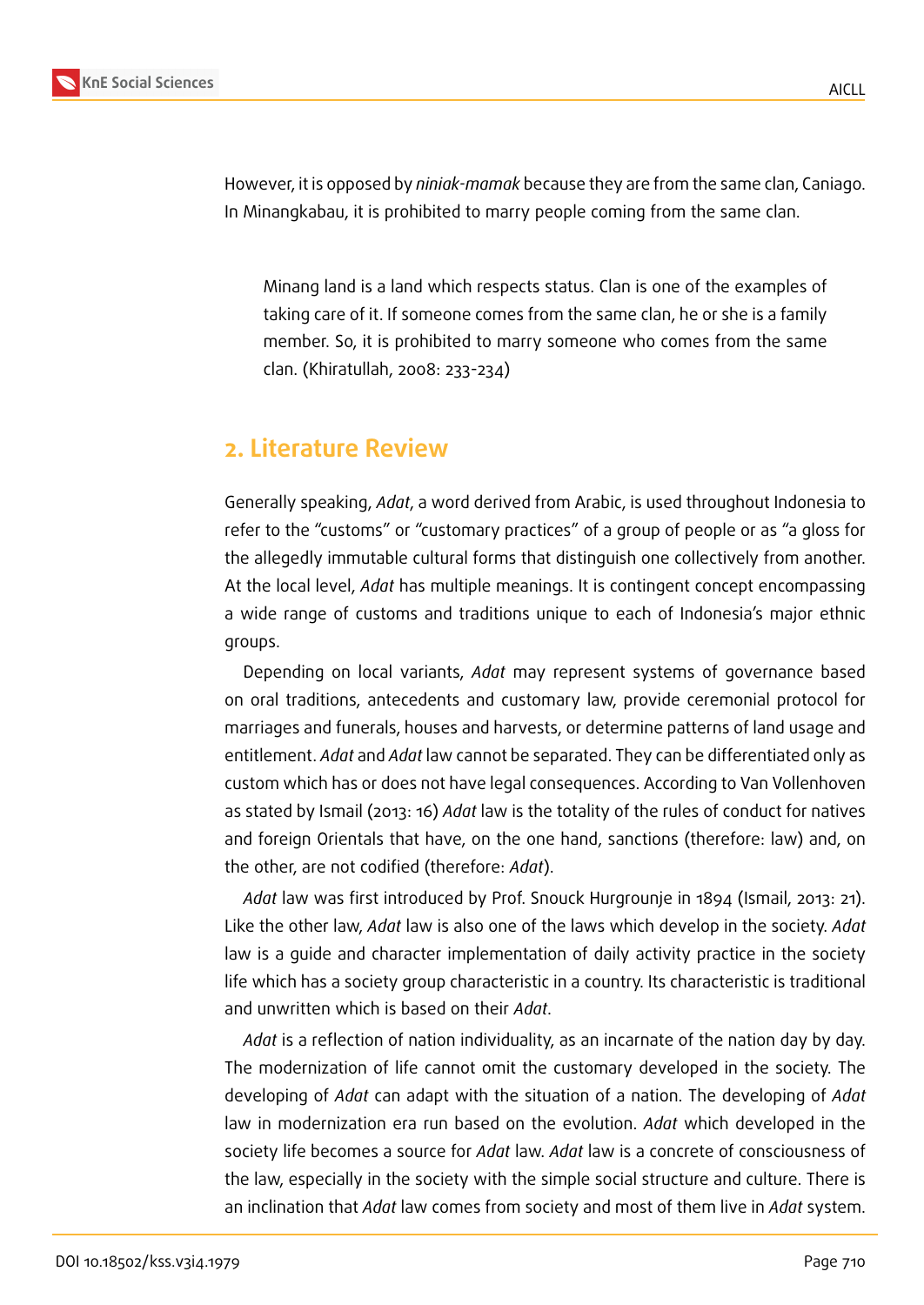**KnE Social Sciences**



Minangkabau is one of the places in Indonesia which is well known for the strength of their *Adat* or *Adat* law. Minangkabau's *Adat* law has developed as long as the history for centuries. In its development, Minangkabau's *Adat* law has given significant contributions to dynamics and continuity of Minangkabau's society life. Minangkabau's *Adat* law develops in an *Adat* village called *Kenagarian*. *Nagari* in Minangkabau according to its government is a federation. The concept of federation is based on philosophy of *Adat Salingka Nagari* meaning *nagari* is independently administered. The dynamics of society will always result in some forms of acts or behaviors which are not in accordance with the existing norms or rules, so that there are, in the life of society, acts violating *Adat* law.

According to Soekanto (2010: 142) Minangkabau's *Adat* law is distinguished into:

a. Inheritance *Adat* law

Inheritance *Adat* law is one of the parts of civil law and kinship law. It is related to human life. All human beings will die and they will leave their property for their children. Inheritance law in Indonesia is influenced by the descent which is involved in the certain society. Inheritance law based on Minangkabau's *Adat* law is unique in which the children are not the heirs of their father's property, but they are inherited their mother's. Inheritance *Adat* law is distinguihed into: individual inheritance, collective inheritance, and majority inheritance. Minangkabau's inheritance *Adat* law follows the collective inheritance in which an heir inherit the property together with the other heirs. The property cannot be owned individually.

b. Marriage *Adat* law

Minangkabau forms the largest matrilineal society in the world. The life in Minagkabau is defined by a matrilineal way of life. This means there are certain kinship groups which follow the female descent of a mother. The woman's brother is responsible for her children rather than her husband. In Minangkabau, if the men or women want to get married, they are prohibited to marry the women or men who come from the same clans. The probihition of the same clans marriage is obligated for Minangkabau society. Minangkabau society consider that marriage in the same clans is constituted as kinship marriage. So, it is considered as a violation of *Adat* law. Those who violate the law will get punishment or sanction.

c. *Delik Adat* law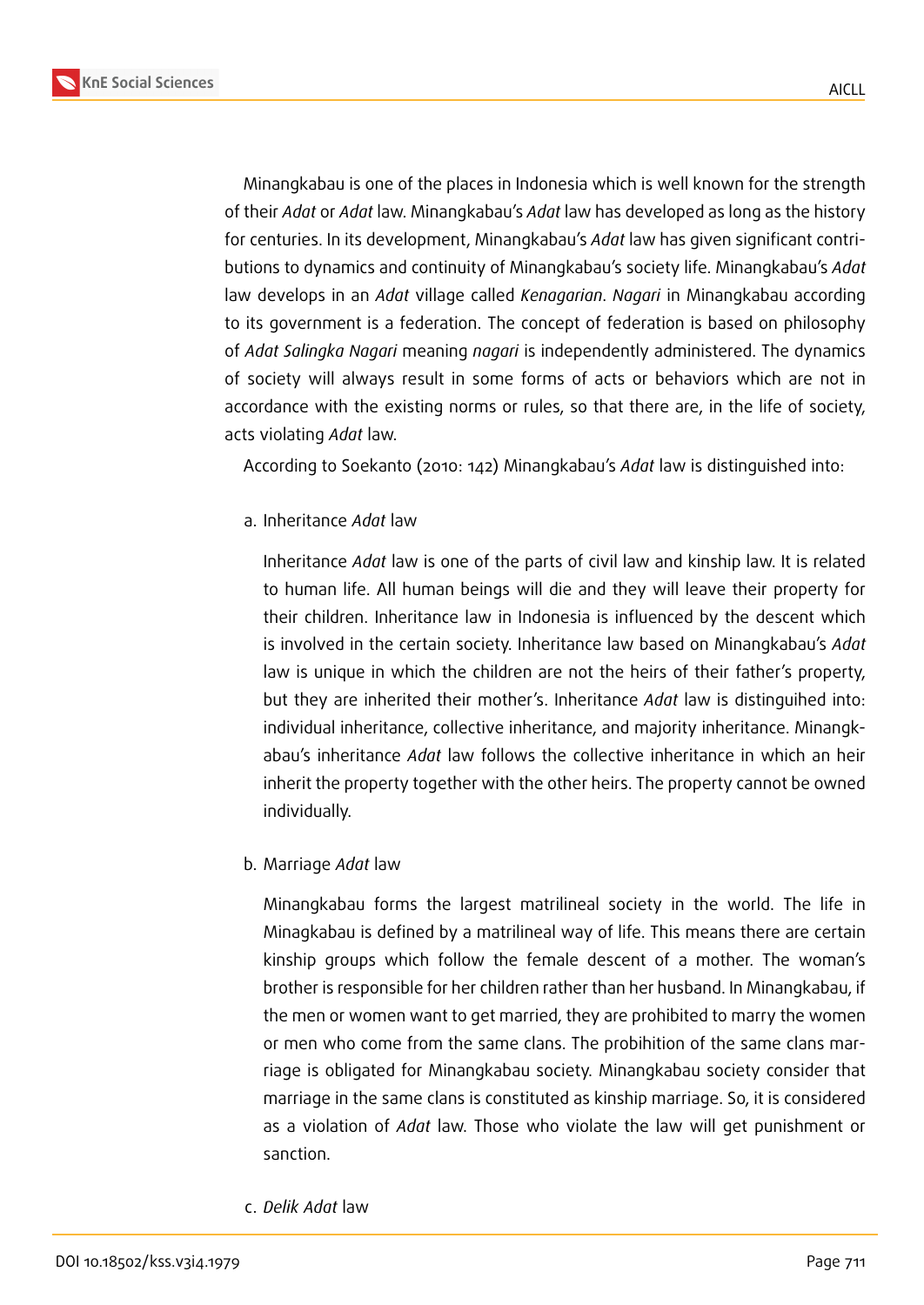

Delik *Adat* law constitutes violation of *Adat* law. It means that an action which is done by someone or some people offends equilibrium of society. This violation must be replaced with a punishment or *Adat* ceremony.

d. Land *Adat* law

In the society of *Adat* law, land is the most important thing that they have. It constitutes a place for them and it also gives them life, it is called *tanah ulayat*. They have a chance to benefit from the wealth of the land such as crops. However, it cannot be owned individually.

e. Kinship *Adat* law.

Kinship *Adat* law is an *Adat* law which organizes individual status based on the descent in the family such as children's status toward their parents and their relative.

# **3. Research Method**

As the aim of the study is to reveal as well as to understand the phenomena of Minangkabau's marriage *Adat* Law. The appropriate research method applied here is descriptive qualitative proposed by Moleong (2007: 6) stating that the qualitative research as a research procedure that results descriptive data in written words. Regarding the research method, having a focus on content analysis, qualitative research is used in performing this research. Sahu (2013: 4) says that in qualitative approach, research is mainly concerned with subjective assessment of the respondent. It is mainly concerned with attitudes, opinions, behaviors, impressions, etc. Thus, qualitative research is an approach to research to generate insights of the subject concerned in non-quantitative form or not subjected to rigorous quantitative analytical tools. Besides, this research uses descriptive method proposed by Kothari (2004) since it describes a state or an event that already exists, and is depicted in the novel.

## **4. Discussion**

Ismail (2013: 226) states that there are 3 types of marriage system in marriage *Adat* law in Indonesia; they are: *endogami* marriage system*, exogami* marriage system, and *eleutherogami* marriage system. *Endogami* marriage system is a marriage which happens among people who come from the same clan, like in Toraja, Sulawesi. *Exogami* marriage system is a marriage which happens among the people who come from the other clans, like in Minangkabau, Tapanuli, Gayo, Alas, and etc. Whereas, *eleutherogami*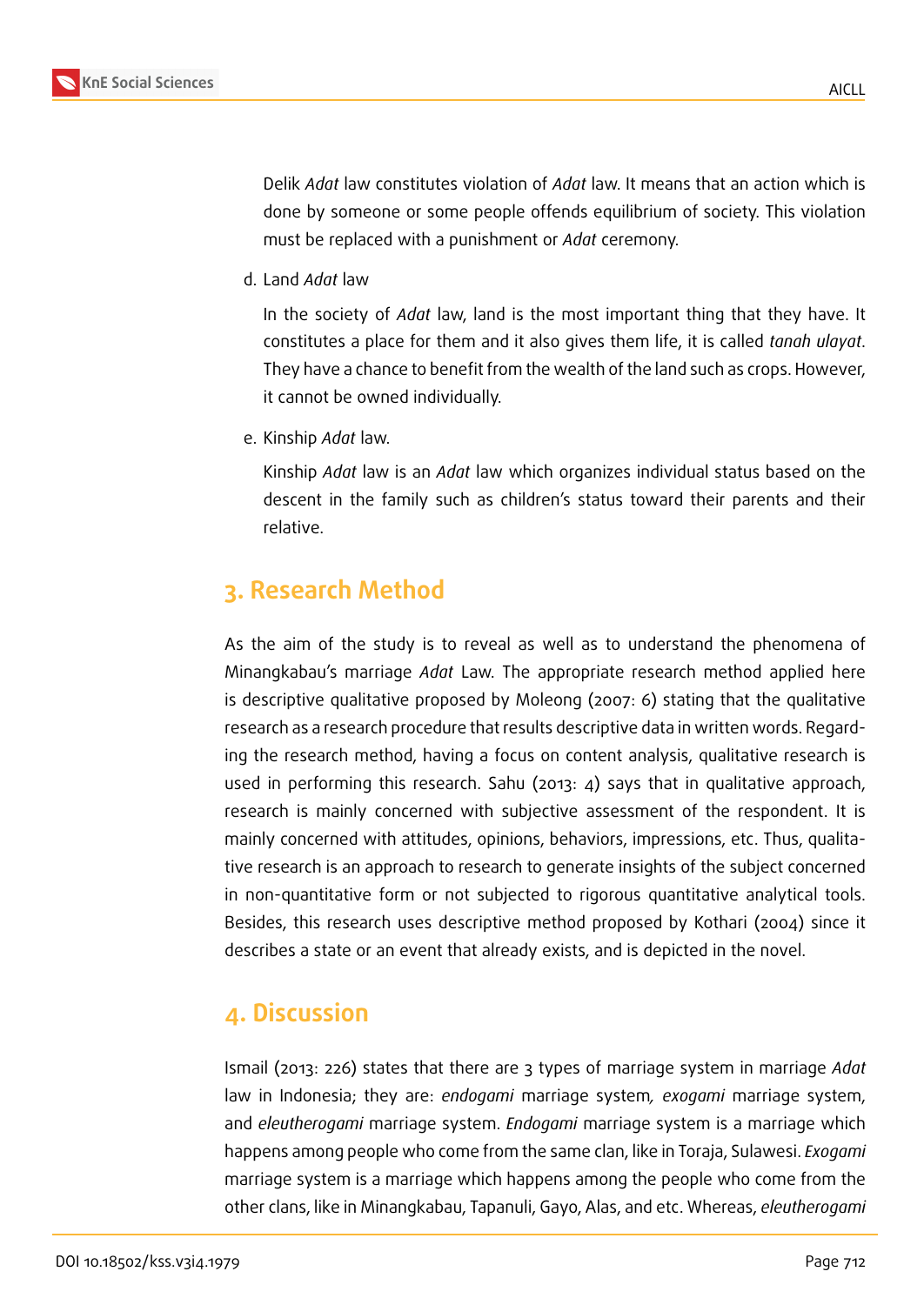

marriage system is a marriage which prohibits someone to marry people from the same descent (mother, daughter, grand daughter, and etc), like in Aceh, Bangka Belitung, Kalimantan, Minahasa, and so forth.

Minangkabau follows *Exogami* marriage system, and forms the largest matrilineal society in the world. The life in Minagkabau is defined by a matrilineal way of life. It means that there are certain kinship groups which follow the female descent of a mother. Ismail (2013: 221) states that in Minangkabau, a husband does not constitute the wife's family, but the children. A husband does not have authority over their children. Thus, the children are under the authority of their mother.

#### **4.1. Minangkabau's marriage Adat law**

Human beings will not be able to develop well without a process. The process is called marriage. Through marriage, children will be born well and legaly. Through the good and legal descendants, a good family will be created and they will become good society. Setiady (2008: 221) states that marriage can produce a good human being in a society. But marriage is not only a relationship process which only happens between two persons, but also between two parents, brothers and families. In Minangkabau's marriage *Adat* law, a person is prohibited to marry someone from the same clan (*exogami marriage system)*, because they are considered as siblings.

Such a case is found in the novel in which Fauzi, the protagonist, falls in love with a beautiful girl named Rahima, and he wants to marry her. His planning is supported by his mother, Rahima's father, and Rahima's mother. Rahima's father knows that Fauzi is a good man so that they want fauzi to marry their daughter. However, it is prohibited by *Niniak Mamak* because Fauzi and Rahima come from the same clan. In Minangkabau, it is prohibited to marry someone coming from the same clans.

But, will my planning to marry Rahima be approved by Niniak Mamak? I know that in Minangkabau, it is prohibited to marry someone who comes from the same clan as me. But based on Islam law it is not prohibited, I believe that my planning will be approved by them because it is not prohibited by Islam. (Khiratullah, 2008: 156)

Fauzi really wants to marry Rahima but he gets confused whether his planning will be approved or not by *Niniak Mamak* because they come from the same clan. He knows that it is strickly prohibited to marry a girl coming from the same clan. However, Fauzi knows well that according to Islam law, it is not prohibited to marry someone from the same clan because they are not considered as sibling. Therefore, Fauzi decides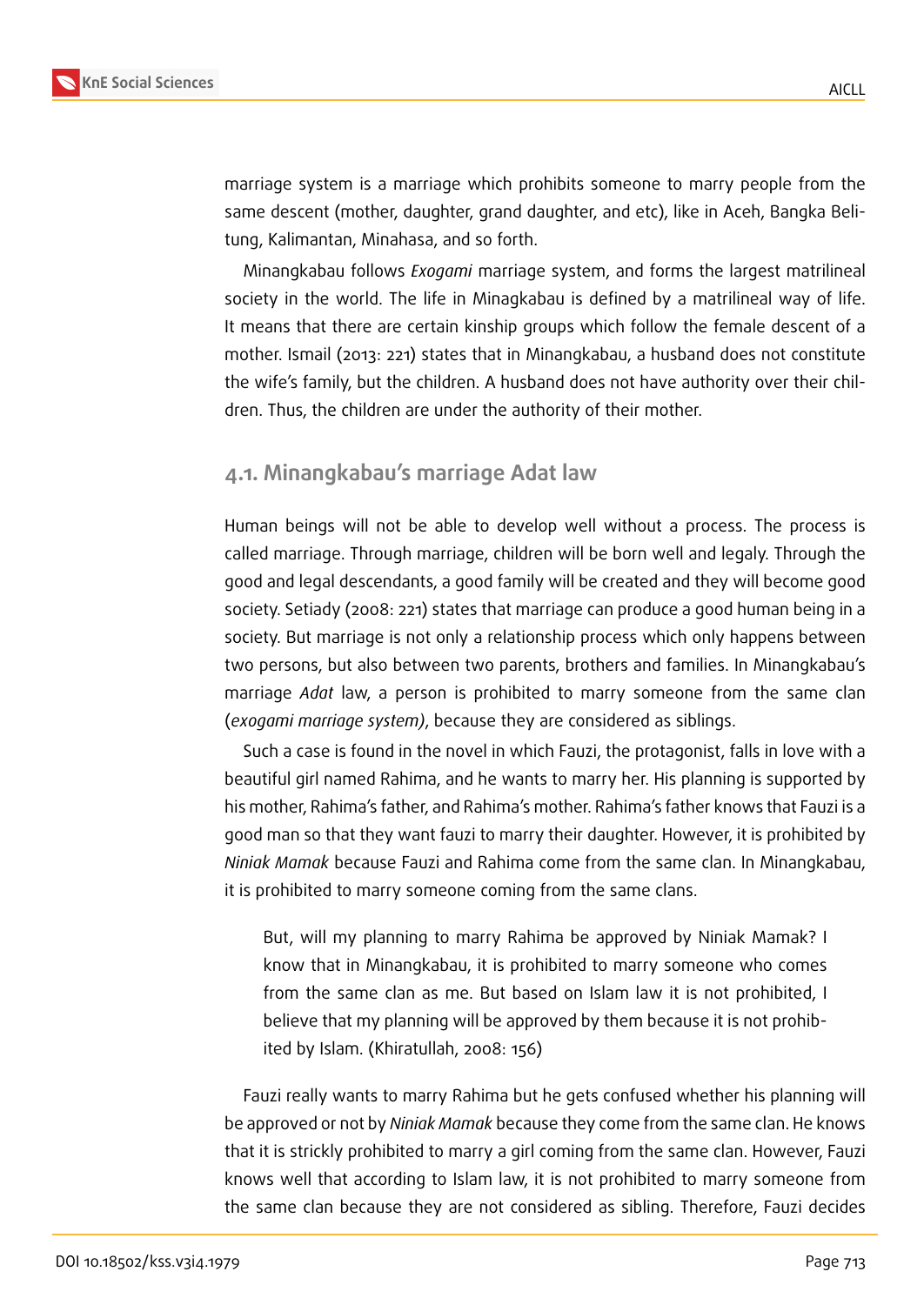

to propose Rahima because he believes that *Niniak Mamak* will approve his planning to marry Rahima. However, after they discuss about Fauzi's planning, *Niniak Mamak* does not agree with Fauzi's plan because Rahima comes from the same clan as he; therefore, she is considered as his sibling. They consider that Fauzi as a violator of *Adat* law if Fauzi insists on marrying Rahima. *Niniak Mamak* consideres that *Adat* law must be obeyed by everyone and it cannot be violated.

A prohibition to marry someone who comes from the same clan is a rule that is made by our ancestors in order to preserve the purity of nasab and descent. It is adopted by the society as a tradition that should not be violated. If you violate it, you are considered as a violator toward *Adat* law which has become our identity. (Khiratullah, 2008: 236)

*Niniak Mamak* does not approve Fauzi's plan to marry Rahima as *Niniak Mamak* consider that *adat* law is the rule of life that is really important and cannot be violated by everyone. They said that *Adat* law is the rule which is made by their ancestor and they must follow it. They are firm on the rule that marriage cannot be carried out among the people who come from the same clan because they are considred as siblings. Marriage is not only a relationship process which only happens between two persons, but also between two parents, brothers and his family. The marriage will only happen if there is an agreement between the families.

The description above shows that in Minangkabau, it is strickly prohibited to marry someone who comes from the same clan because they are considered as sibling. However, it is in contrast to Islamic law which allows someone to marry everyone provided that he/she does not have blood relation. In Islamic law, a person is only prohibited to marry someone who has blood relations, such as parents, grandparents, grandchildren, siblings, etc. However, *Niniak Mamak* is firm on their *Adat* law saying that the rule is made by their ancestors, and has been approved by the society. Therefore, they must respect and obey it.

In *Adat* society, a kinship principle based on descent relationship is still defended. They consider that the function of marriage is continuing the descent and maintaining the position of the families. Besides, marriage is also a means to improve the kinship relation which has been broken. Thus, the implementation of marriage for both men and women who are not mature enough has to be interfered by their parents, families, and relatives of both sides. The marriage which is conducted without approval of parents and relatives is considered as a violation toward *Adat* law.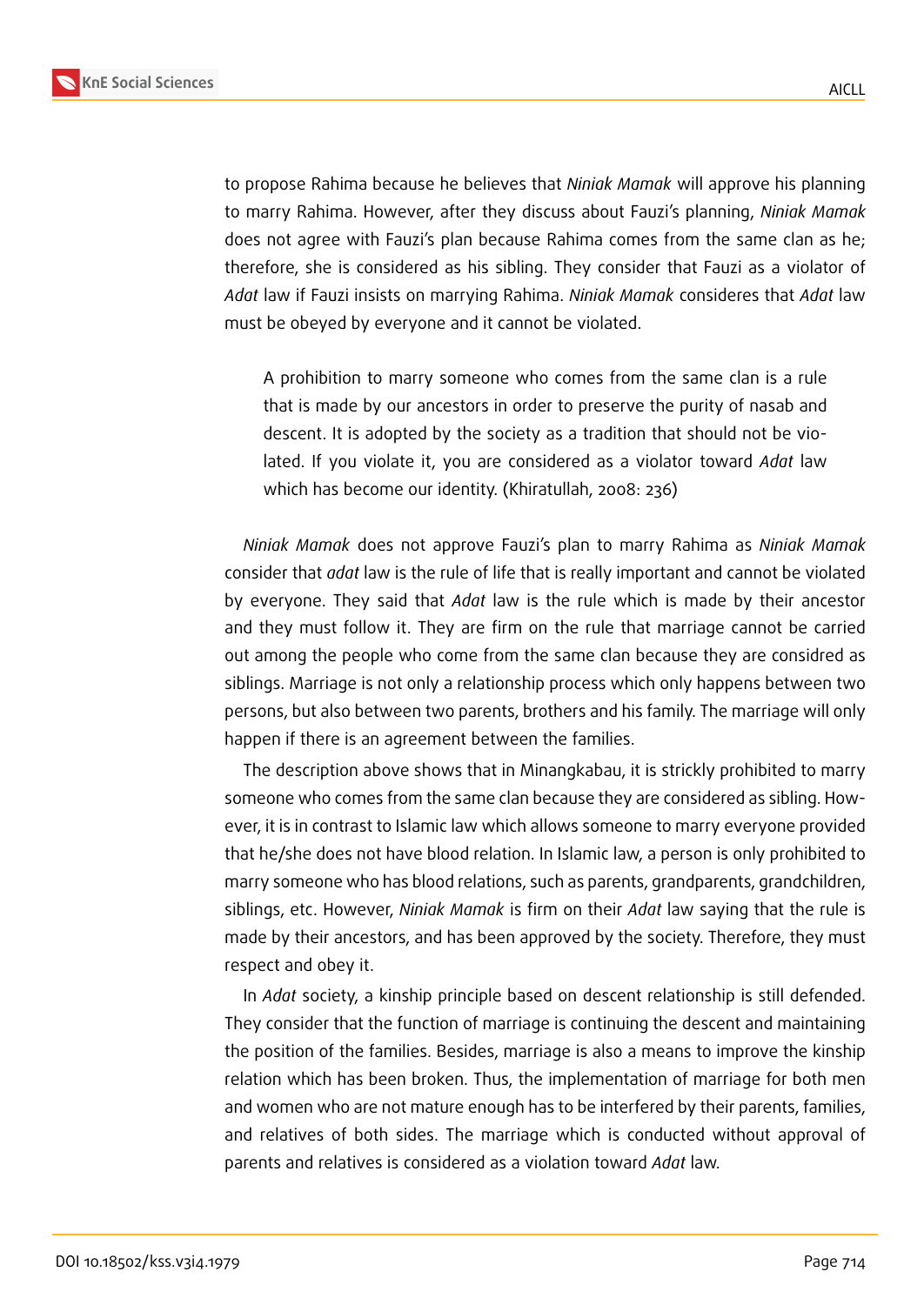

### **4.2. Minangkabau's delik Adat law**

*Delik Adat* is the customary legal rules governing the actions of violation that causes disruption to the balance in people's lives (Ismail, 2013: 268). Therefore, the balance of the community is not compromised. *Delik Adat* is an act which is contradictory to obedience, order and peace of society tangibly or intangibly done individually or in groups. Then, those who violate the law should be punished. According to Setiady (2008: 347), there are some actions considered as *delik Adat*. They are:

- 1. The action which vioalates the norms of *Adat* law, such as in Minangkabau. Marrying people who come from the same clan is considred as a violation toward *Adat* law.
- 2. The actions considred offending the balance of society are: killing, stealing, pregnant without wedlock, and etc.

Owing to the above description, it is said that the action constitutes violation of *Adat* law is Delik *Adat* law. It means that the laws for an action or actions done by someone or some people who offend the equilibrium of society are *delik adat* law. This violation must be replaced with a punishment or *Adat* ceremony.

The violation of *Adat* law is an action which contradicts to the rule of *Adat* law which is considered offending the society life. If this happens, there will be punishments for those who violate the *Adat* law. In Abdulkarim Khiratulah's novel *Mencari Cinta Yang Hilang,* it shows that the protagonist (Fauzi) wants to marry the girl (Rahima) who comes from the same clans as him but it is prohibited by the *adat* because they are considered as sibling. If he does it he will be considered as a violator of *Adat* law. The violators of *Adat* law will be punished because of offending the tranquility of society life. So, the protagonist does not mary Rahima because he knows the consequence of violation *Adat* law.

If I marry Rahima, actually I will violate *Adat* law. eventhough I love Rahima so much but I do not want to be a violator. I know that Ninik mamak is more aligned to *Adat* law rather than Islamic law, so they do not agree if I marry her. (Khiratullah, 2008: 220)

Fauzi cannot marry Rahima because of the rule of *Adat* law. He will be considered as the violator against *Adat* law if he marries Rahima. *Niniak Mamak* will not let them marry because they are from the same clan.

Rahima, you know that Niniak Mamak will oppose our marriage. If I marry you, we will receive hard consequence. (Khiratullah, 2008: 226)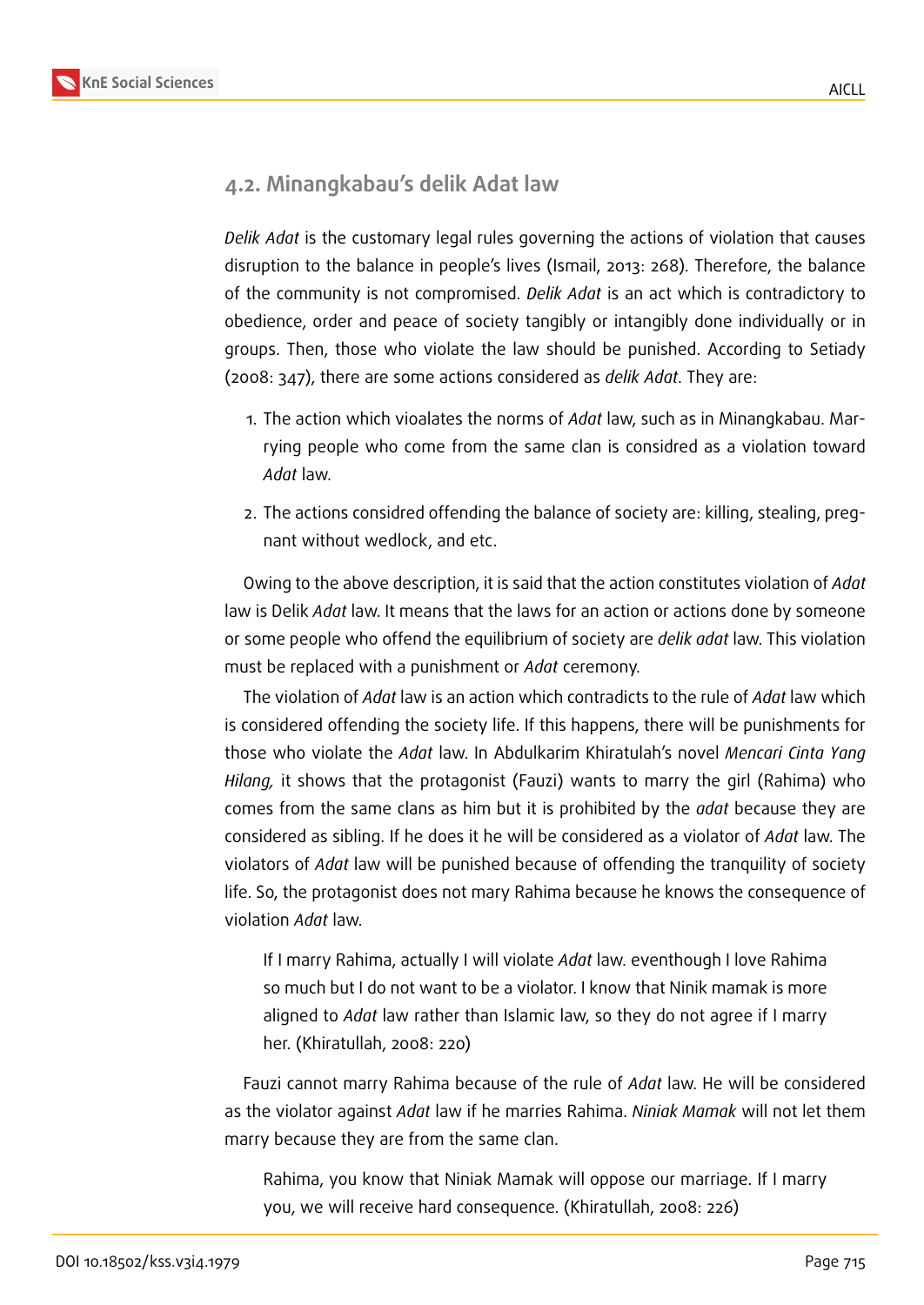

It is vividly seen that Fauzi cannot marry Rahima because there will be a big consequence if they do that. He tells Rahima that it is impossible for him to marry her because it is opposed by *Niniak Mamak.* Based on the description above it shows that the protagonist will not marry the girl he loves because he knows that there will be a punishment for those who violate *Adat* law.

A marriage not only unites a relationship between men and women, but also unites the relationship between the families. Minangkabau as an ethnic which is well known for the strenght of *Adat* law, follows *exogami* marriage system in which it is prohibited to marry someone who comes from the same clan and it must be obeyed by every person in Minangkabau. This case is found in Abdulkarim Khiratullah's novel. The protagonist (Fauzi) falls in love with the girl (Rahima). Fauzi's clan is Caniago and so is Rahima. In Minangkabau, the people who comes from the same clans is considered as sibling, so they cannot get married

Actually, our brother has done a mistake by doing an engagement between his daughter and Fauzi, Aminah's son, who is our family. It is proved by their clans, Chainago. It is prohibited in *Adat* law because they are considered marrying their family. (Khiratullah, 2008: 233)

From the quotation above, the protagonist has done the engagement with Rahima, and he plans to hold the wedding two months later, but unluckily, after discussing with *Ninik mamak,* his planning is opposed. *Ninik Mamak* says that Fauzi and Rahima cannot get married because they have the same clan. They add that in Minangkabau, marrige between two people of the same clan is prohibited. They will be considered as a violator if they do that.

Minang land is a land which respect status. Clan is one of example of taking care of it. If someone comes from the same clan, it means they are family. So, it is prohibited to marry someone who comes from the same clan. (Khiratullah, 2008: 233-234)

From the quotation above, it is clear that one is prohibited to marry the one who comes from the same clan. Eventhough, based on the Islamic law, Fauzi and Rahima do not have the blood relationship, they are still considered as siblings in Minangkabau's marriage *adat* law because they have the same clan, Caniago.

On the other hand, rules of marriage in several regions in Indonesia are different because of the nature of the different communities, and it is also due to the progress and the development of the times. Marriage, according to *Adat*, is closely related to the relationship between family, community, dignity, and personal. In social life, marriage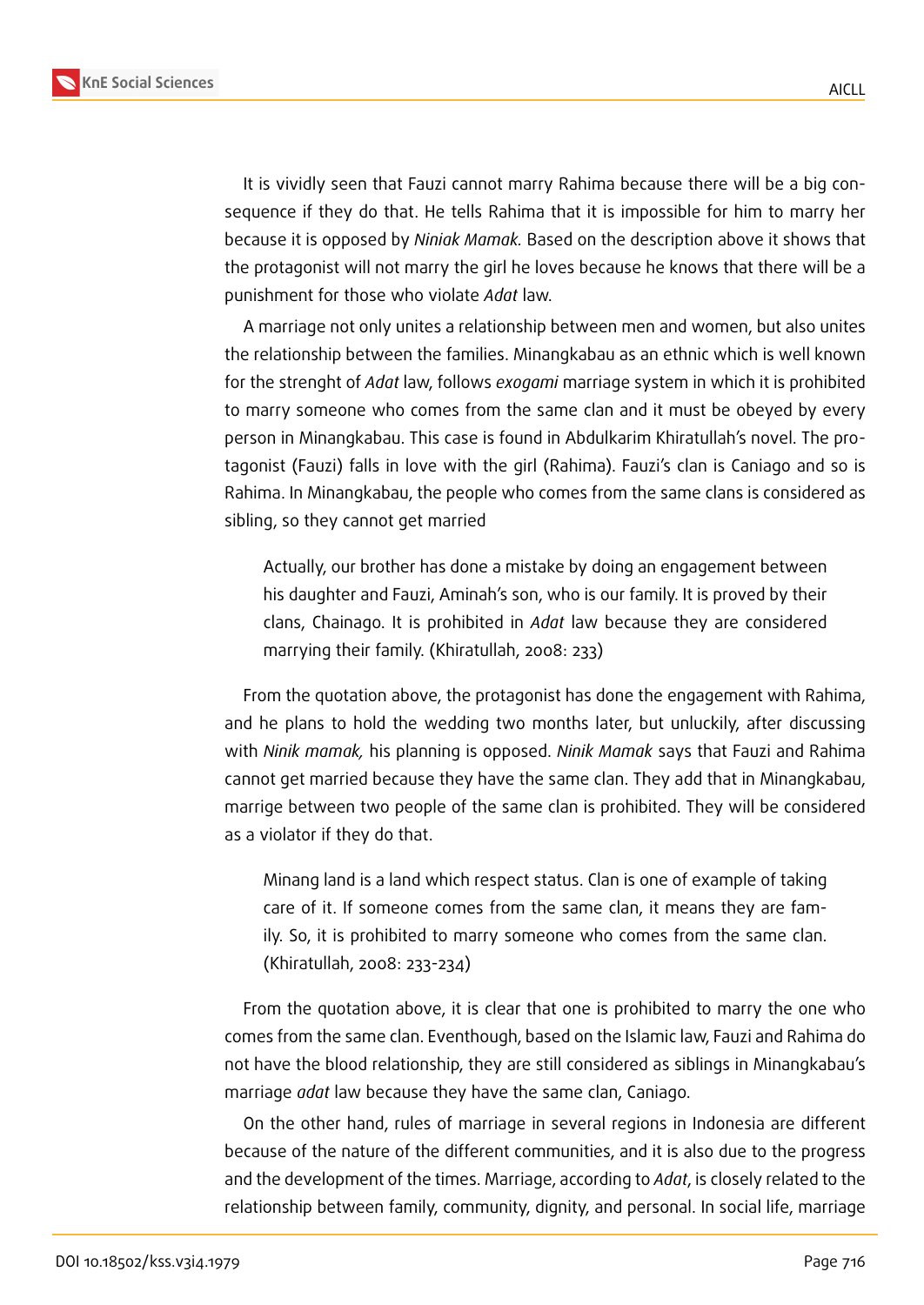

requires a lot of ways to adjust. Marriage makes a new relationship not only between the individual concerned, but also between two families.

*Delik Adat* law is an act that violates a sense of justice and adherence that offends the a balance of the society. In order to restore this situation, there was *Adat* reactions that have a purpose to recover disablement happened by doing a punishment for those who violate it.

In other words, *delik adat* is all acts or incidents which are opposite to decision, familiarity, order, security and justice, and social respons. Resolution against the aforementioned has been carried out based on Minangkabau's *Adat* law through the *Adat* functionaries with community figures, and *alim ulama*. Their decision which have been made to members of the society who violate the law are acceptable. Applying the *Adat* sanction against *delik adat* becomes a warning for the people to obey and uphold the Minangkabau's *Adat* law.

The characteristics of *delik Adat* law is the crime act. It is different from the rules of *Adat law*. The crime act offends the balance, the harmony and the peacefulness of the society. Here, there is no difference between the criminal law and the civil law. The functionaries will issue the sanctions for those who violate the *law*.

Abdulkarim Khiratullah's novel shows that delik *Adat* law is found here. The protagonist (Fauzi) intends to marry Rahima, but it is prohibited by *Ninik Mamak,* because it is considered as the violation of *Adat* law. They say there will be sanctions for those who violate *Adat* law.

If you violate *Adat* law, they will give you a chance to correct your mistake. There are two choices they are slaughtering a buffalo or you have to leave this land (Minagkabau) forever. So it is up to you. (Khiratullah, 2008: 237).

The quotation above shows that *Mak* Palito (the protagonist's uncle) warns Fauzi that if he marries Rahima, he will be considered as a violator. He adds that the violator of *Adat* law will be punished. The punishment is slaughtering a buffalo or he has to leave Minangkabau forever.

If I choose to slaughter a buffalo, my family will be shy in their whole of life. If I choose to leave this land, it means I am not responsible towards my choice. I love this country so much. I cannot do it, what should I do? (Khiratullah, 2008: 221-222)

As stated before that delik *Adat* law is a violation done by someone who offends the equilibrium of society. There will be a punishment for those who violate this *Adat* law. According to Ismail (2013:268) delik *Adat* law is a norm that is related to a crime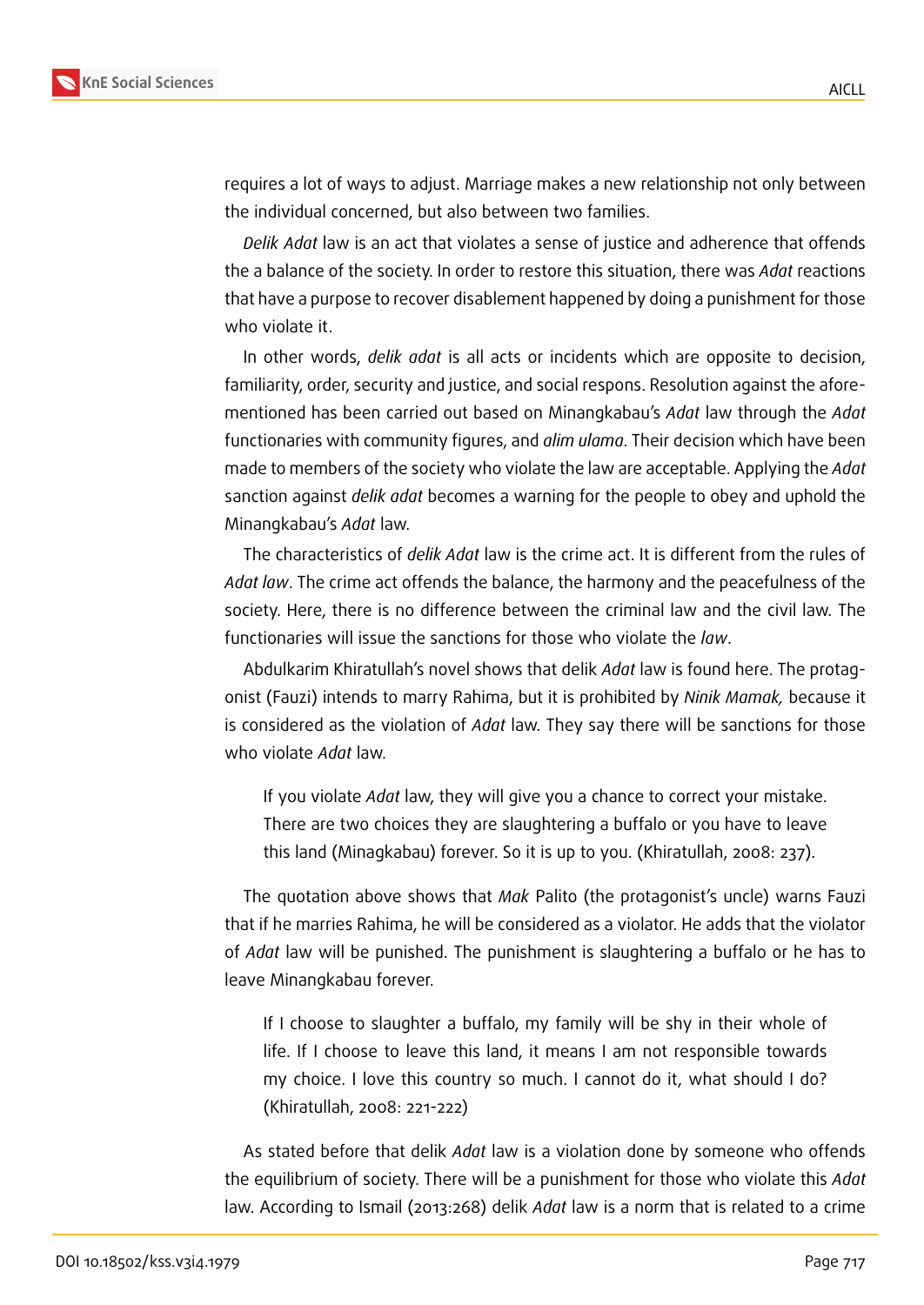

and violation in the society in which they offend the harmony and peacefulness in the life.

In the above quotation, it shows that the protagonist is still confused. He does not know what to do, because the punishment is really hard for him. He thinks if he chooses to slaughter the buffalo, it means his family will be shy forever. If he chooses to leave Minangkabau, it means he is an irresponsible man. Therefore, he decides not to marry Rahima because he cannot received the sanction.

### **5. Conclusion**

Humans are social creatures who cannot live alone. They need others to complete their life. Therefore, humans live in groups in various clans which have cultures and customs. The culture is the result of generations of the ancestors that must be preserved. The culture which is adopted and believed is called *Adat*. It is definitely believed by a class of people as a custom that must be obeyed by every person in a certain society. *Adat* is a reflection of nation. The modernization cannot omit the customary developed in society. The development of *Adat* can adapt the situation of a nation. In addition, *Adat* in the society will became a source for *Adat* law.

Minangkabau is an ethnic who is well known for their strength of their *Adat* or *Adat* law. Minangkabau's *Adat* law develops in an *Adat* village called *Kenagarian*. They form the largest matrilineal society in the world. In Minangkabau, the marriage conducted without fulfilling the requirements of rules of *adat* are considered as incestuous marriages. One has to marry someone who comes from other clan. The marriage is also called exogamy marriage system. Marriage based on siblings is called sibling exogamy, the same clan, clan exogamy and the same village, village exogamy.

The implementation of Minangkabau's marriage and *delik adat* laws has made the protagonist of the novel, Fauzi fail to marry his beloved girl, Rahima simply because they come from the same clan.

### **References**

- [1] Ismail, B. (2013). *Asas-asas dan Perkembangan Hukum Adat.* Banda Aceh: CV. Boebon Jaya.
- [2] Khiratullah, A. (2008). *Mencari Cinta Yang Hilang.* Jakarta: Republika.
- [3] Kothari, C, R. (2004). *Research methodology: methods and technique*. Jaipur, India: New Age International (P) Limited, Publishers.